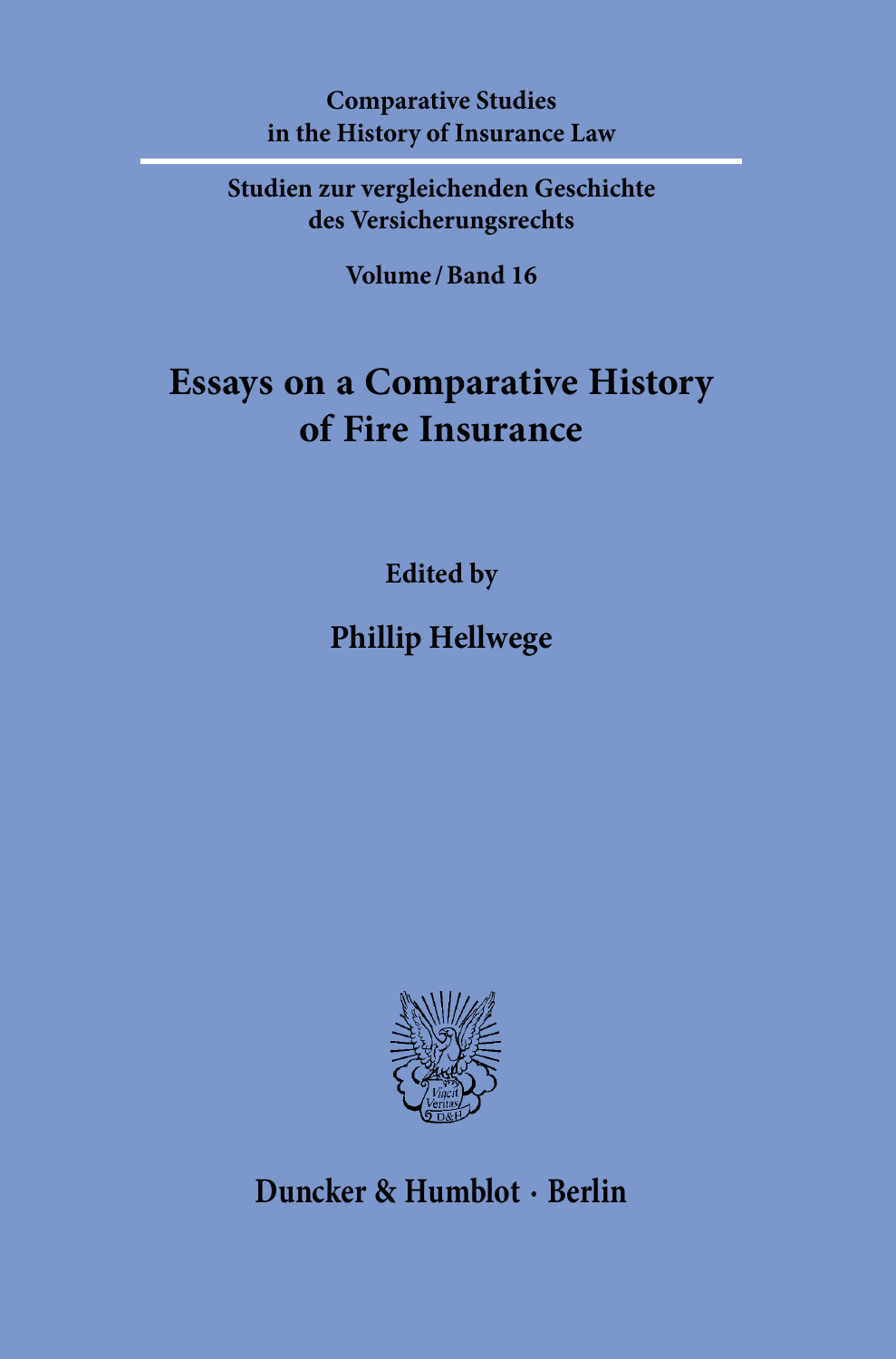### PHILLIP HELLWEGE (ED.)

## Essays on a Comparative History of Fire Insurance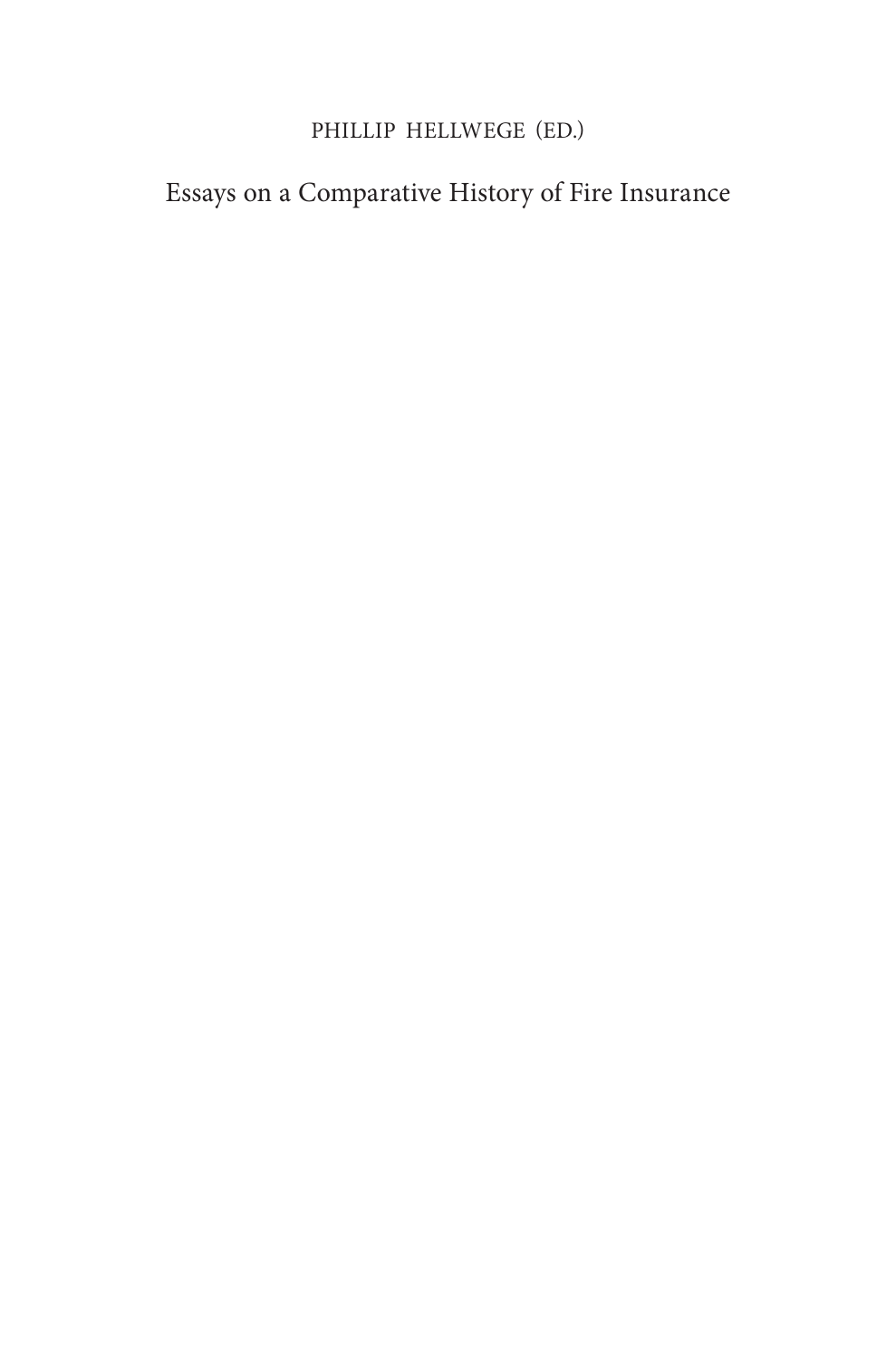### Comparative Studies in the History of Insurance Law

## Studien zur vergleichenden Geschichte des Versicherungsrechts

Edited by / Herausgegeben von Prof. Dr. Phillip Hellwege

## Volume / Band 16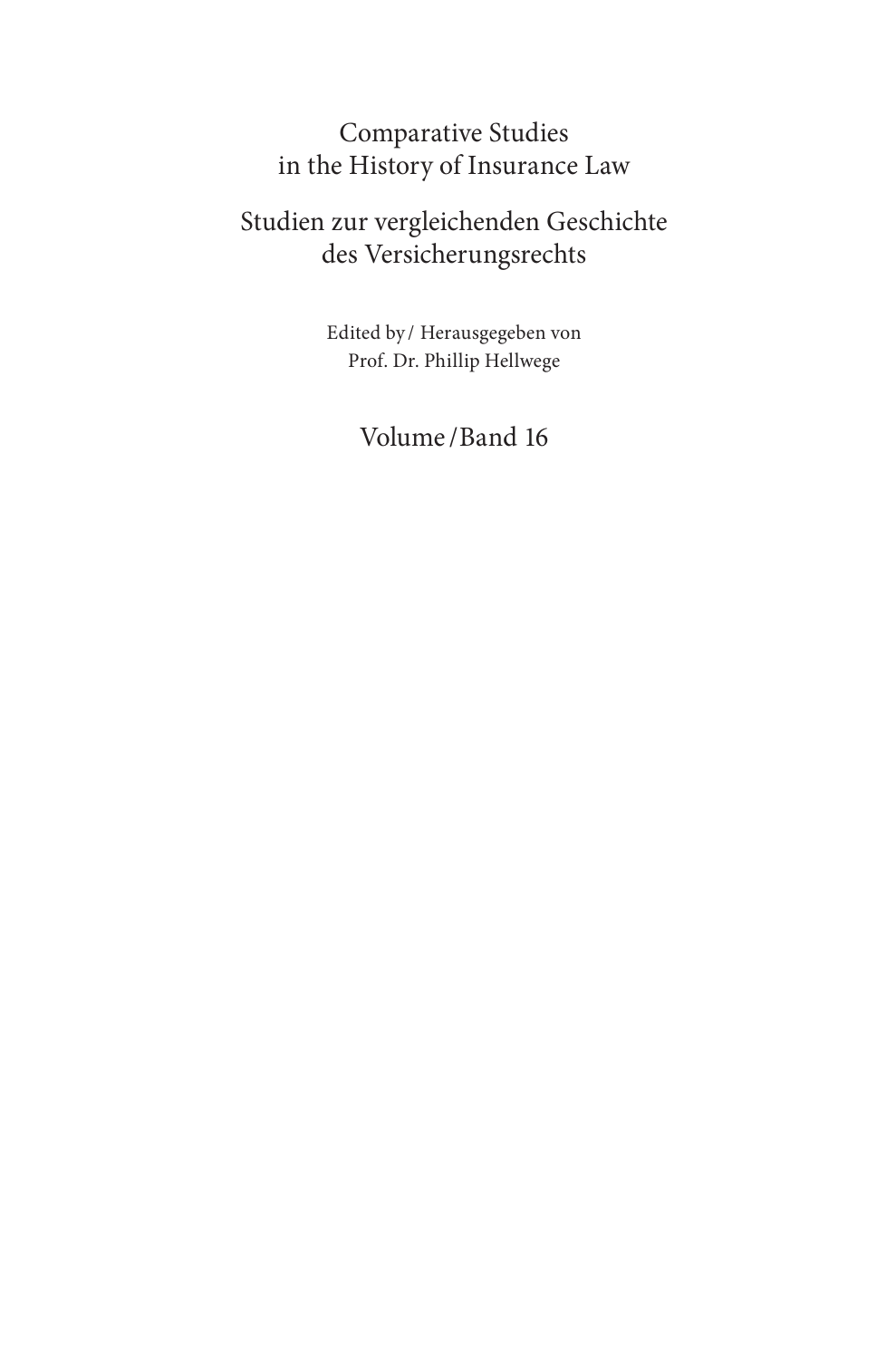# Essays on a Comparative History of Fire Insurance

Edited by Phillip Hellwege



Duncker & Humblot · Berlin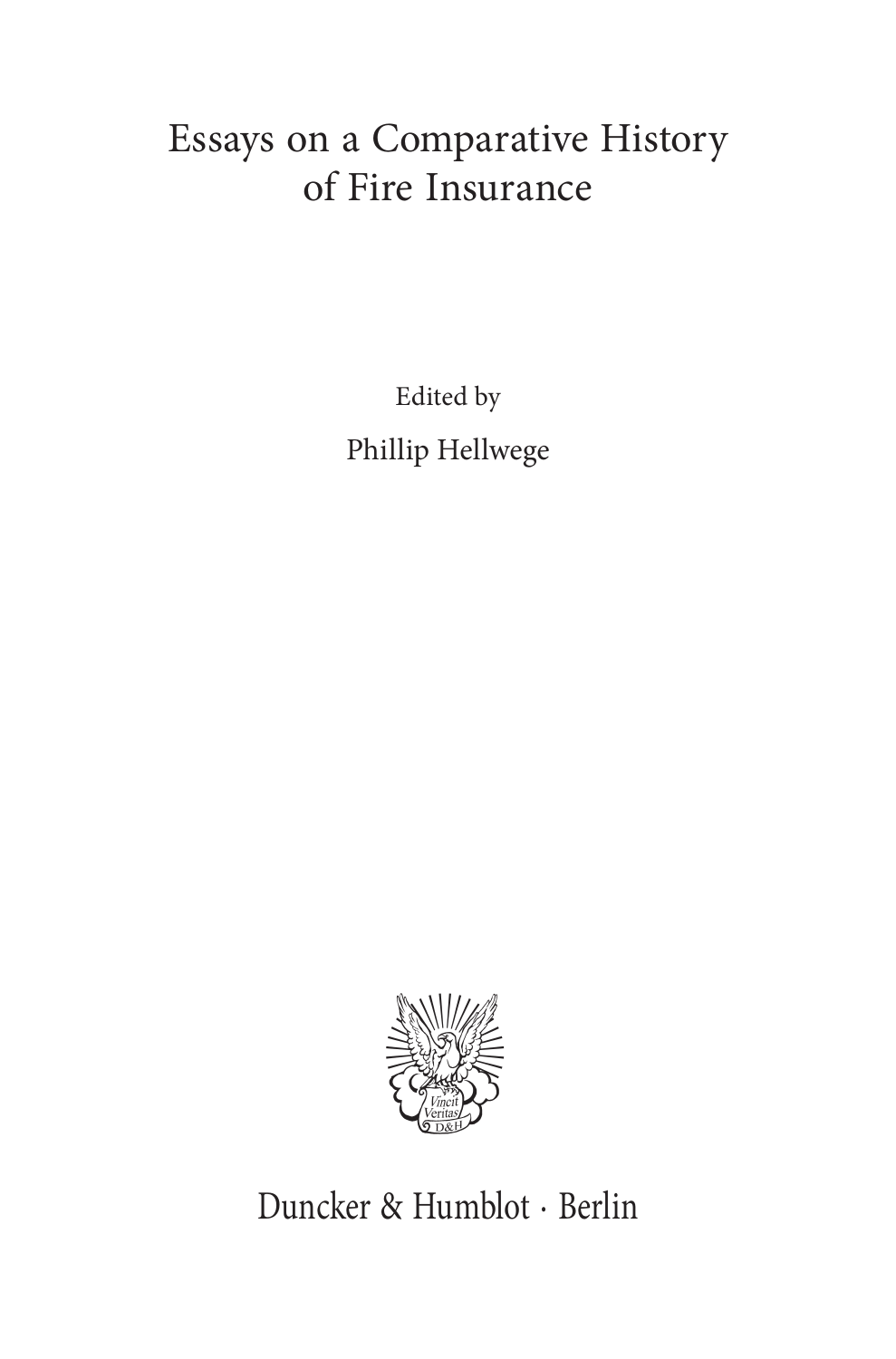The project 'A Comparative History of Insurance Law in Europe' has received funding from the European Research Council (ERC) under the European Union's Horizon 2020 research and innovation programme (grant agreement No. 647019).



Bibliographic information of the German national library

The German national library registers this publication in the German national bibliography; specified bibliographic data are retrievable on the Internet about http://dnb.d-nb.de.

All rights reserved. No part of this book may be reproduced, translated, or utilized in any form or by any means, electronic or mechanical, without the expressed written consent of the publisher. © 2021 Duncker & Humblot GmbH, Berlin Typesetting: 3w+p GmbH, Ochsenfurt-Hohestadt Printing: CPI buchbücher.de GmbH, Birkach Printed in Germany

> ISSN 2625-638X (Print) / ISSN 2625-6398 (Online) ISBN 978-3-428-18372-2 (Print) ISBN 978-3-428-58372-0 (E-Book)

> > Printed on no aging resistant (non-acid) paper according to ISO 9706  $\otimes$

Internet: http://www.duncker-humblot.de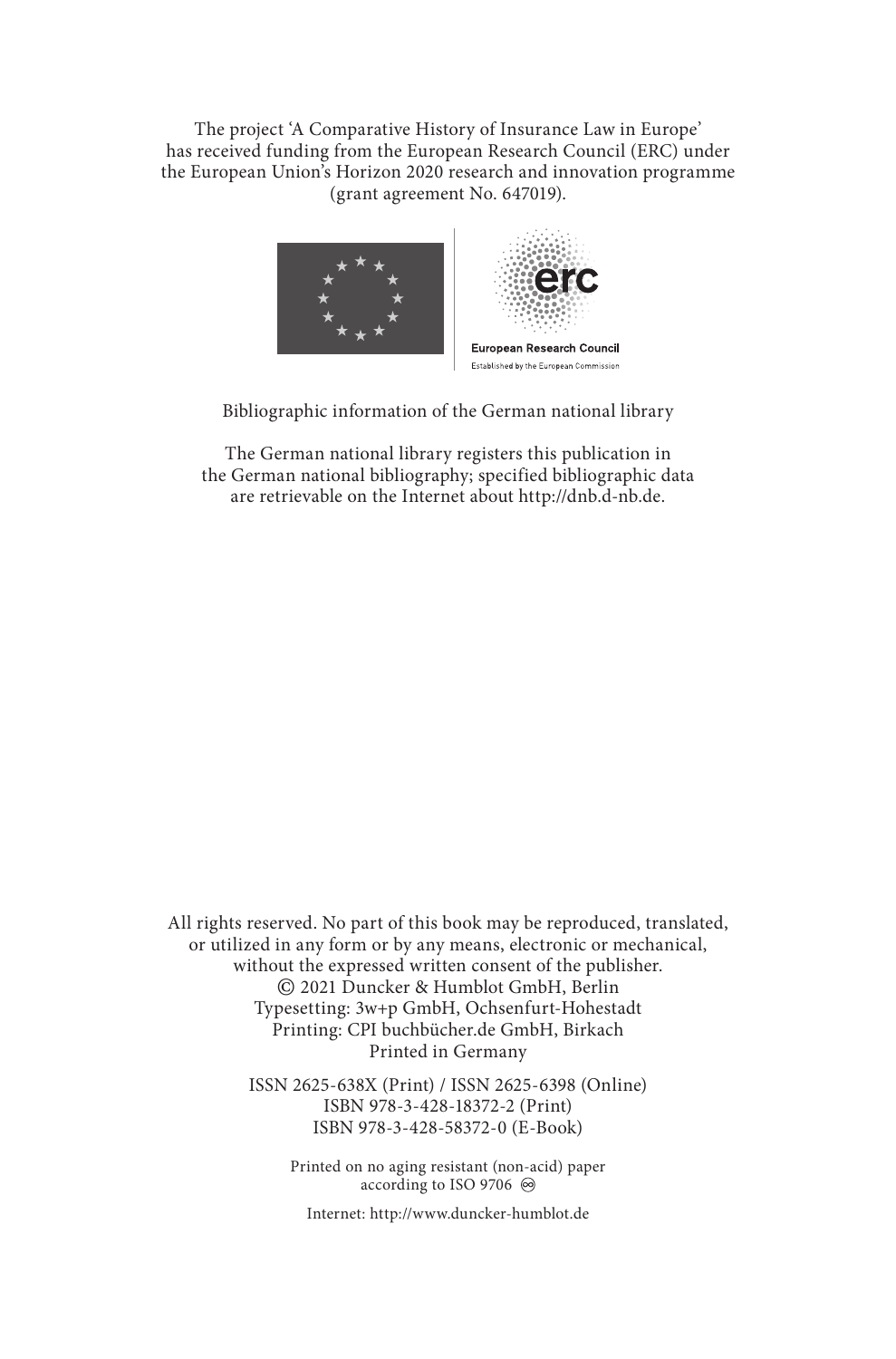### [Preface](#page-7-0)

The present volume results from the research project 'A Comparative History of Insurance Law in Europe' (CHILE). CHILE has received funding from the European Research Council (ERC) under the European Union's Horizon 2020 research and innovation programme (grant agreement No. 647019). The contributions to the present volume are based on papers presented at a conference in Augsburg in September 2019. Once again, I would like to thank Michael Friedman for his critical comments on an earlier draft of this volume and for correcting the English.

Augsburg, March 2021 Phillip Hellwege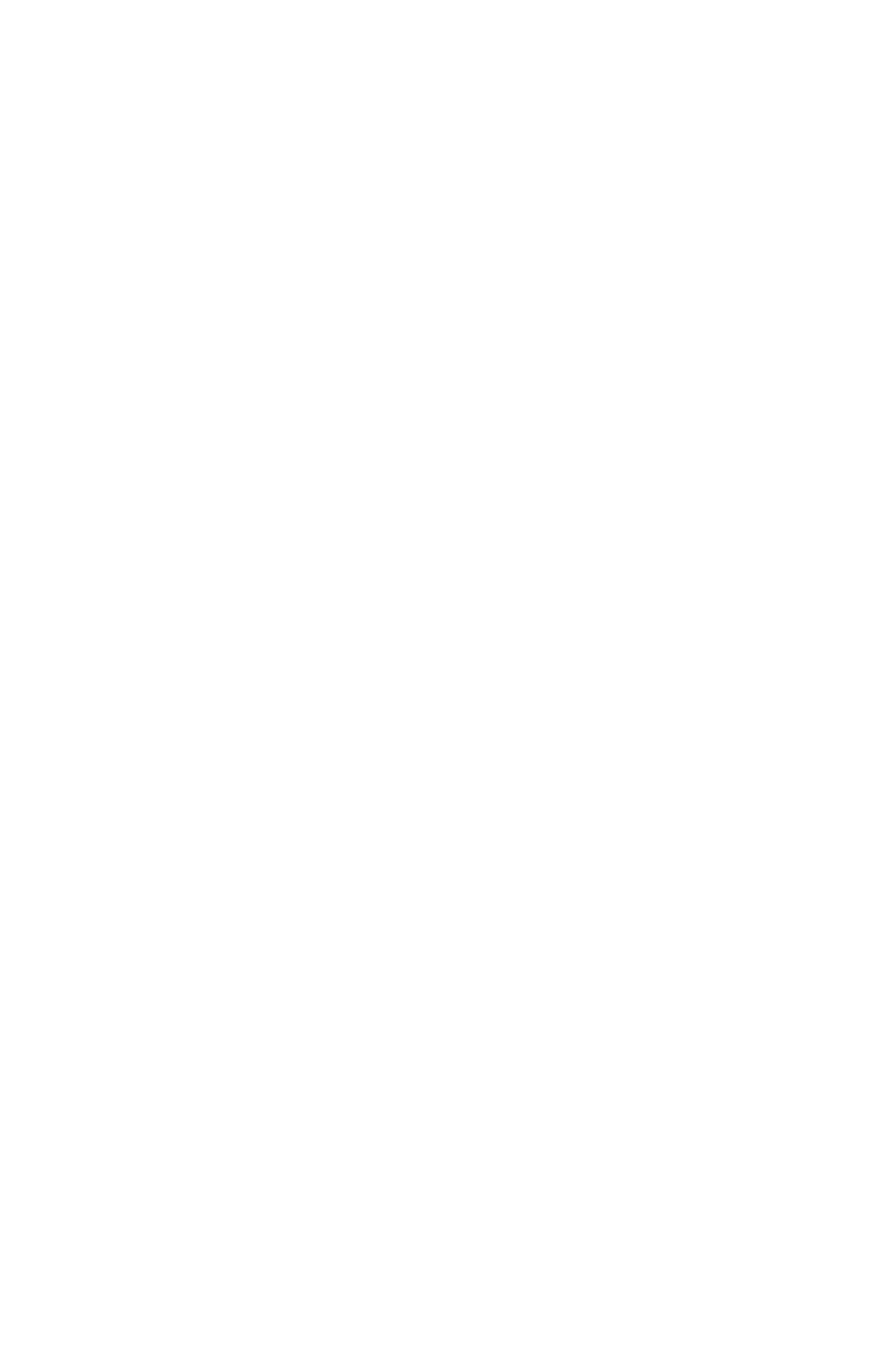## Table of contents

<span id="page-7-0"></span>

| Phillip Hellwege                                                                                                                                                      | 9  |
|-----------------------------------------------------------------------------------------------------------------------------------------------------------------------|----|
| <b>Delphine Sirks</b>                                                                                                                                                 | 13 |
| Matthias Bogner                                                                                                                                                       | 29 |
| Sinem Ogis<br>Chapter 4 A: England. Fire assistance, prevention, and insurance before 1666                                                                            | 65 |
| Ervis Caja<br>Chapter 4 B: England. The development of fire insurance after the Great Fire of                                                                         | 76 |
| Martin Sunnqvist<br>Chapter 5: Fire help ( <i>brandstod</i> ) and other types of fire insurance in Scandinavia                                                        | 91 |
| Maura Fortunati<br>Chapter 6 A: Italy. The development of fire insurance in Italy                                                                                     |    |
| Federica Furfaro<br>Chapter 6 B: Italy. The collaboration between fire insurance companies<br>on the Italian Peninsula before and after the national unification  124 |    |
| David Deroussin<br>Chapter 7: The development of fire insurance in France (eighteenth and                                                                             |    |
| Jerònia Pons Pons<br>Chapter 8: Regulation and practice of fire insurance in Spain (1800–1908)  183                                                                   |    |
| <b>Phillip Hellwege</b>                                                                                                                                               |    |
|                                                                                                                                                                       |    |
|                                                                                                                                                                       |    |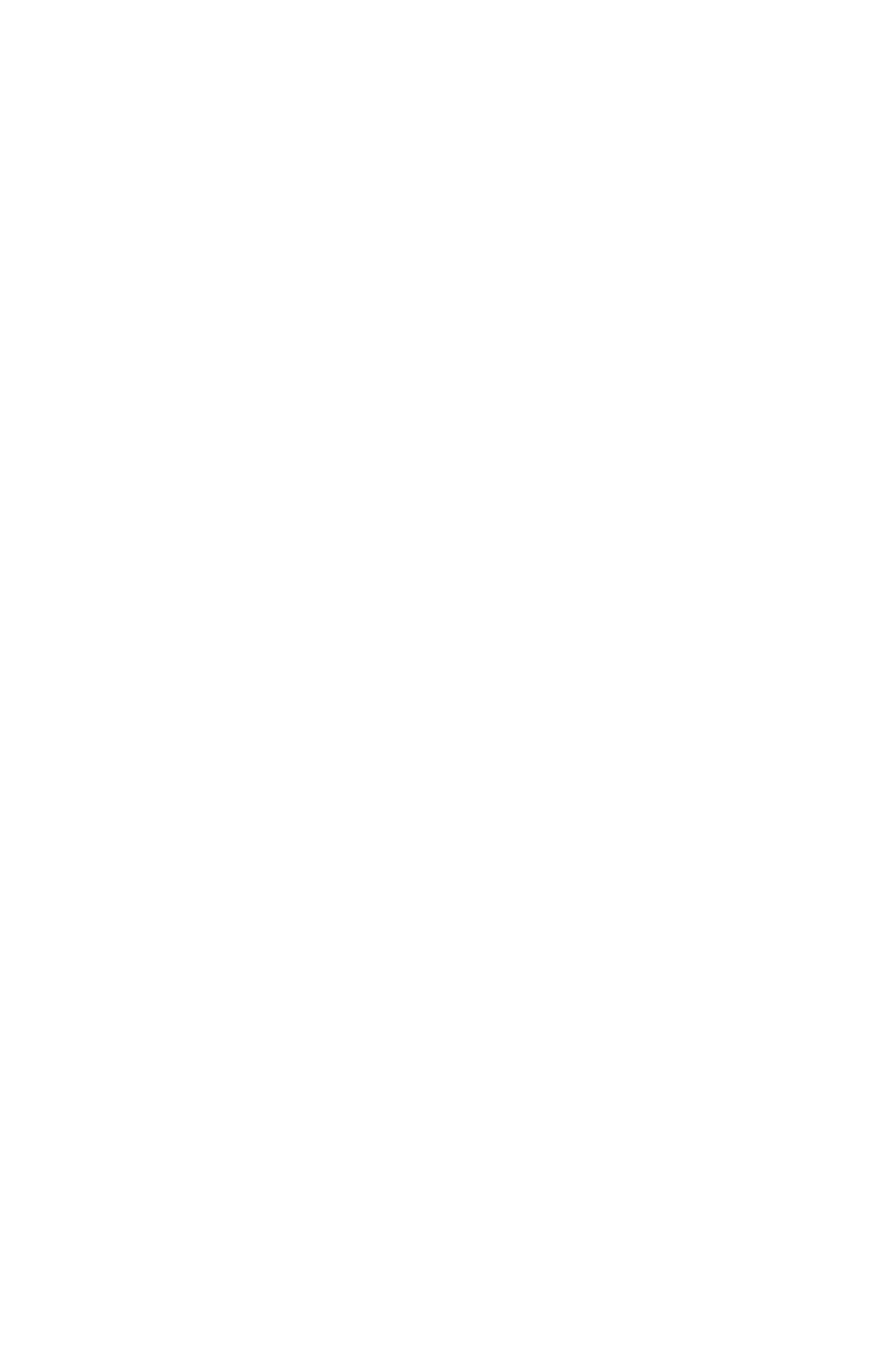#### [Chapter](#page-7-0) 1: [Introduction](#page-7-0)

By Phillip [Hellwege](#page-7-0)

<span id="page-9-0"></span>The aim of the present volume is to reassess – from comparative perspectives – the history of fire insurance and fire insurance law in selected European countries. Its point of departure is the observation that the state of research on the history of fire insurance and fire insurance law is, for a number of reasons, unsatisfactory. 1 First, the history of fire insurance and fire insurance law presents itself differently in the various European historiographies. German authors usually assert that modern fire insurance is rooted in the mutual help offered by medieval and early modern fire guilds, and German literature further claims that state-run fire insurance schemes as first established in the second half of the seventeenth century were of particular importance for the development of modern fire insurance. By contrast, English literature often treats fire insurance as being the offspring of marine insurance. English scholars further argue that modern fire insurance law, too, has developed from marine insurance law. Research in other European countries often follows English literature in treating fire insurance as being firmly rooted in marine insurance. The problem with this state of research is that it is rarely based on an in-depth analysis. For quite some time, German research has had a clear focus on fire guilds and state-run fire insurance schemes, neglecting the history of commercial fire insurance,<sup>2</sup> and in many other European historiographies, the history of fire insurance and fire insurance law is simply treated as an annex to the history of marine insurance and rarely receives separate treatment.<sup>3</sup>

Secondly, modern research often claims that English fire insurance practice was of special importance for the development of fire insurance practice and law on the Continent.<sup>4</sup> Since the late eighteenth century, English fire insurers were active on Continental European insurance markets. It is asserted that they used the policy conditions which they had developed for their domestic market and that these conditions in turn coined the nineteenth-century insurance practice of the newly founded Continental European fire insurers. It is further alleged that, in a second step, insurance practice heavily influenced insurance legislation. When Continental European legislatures first codified terrestrial insurance law, they simply resorted to

 $1$  On what follows, see in detail *Phillip Hellwege*, Introduction, in: idem (ed.), A Comparative History of Insurance Law in Europe. A Research Agenda (2018), 9 – 26, 11– 15.

 $2$  See *Bogner*, p. 30, below.

 $3$  See, e.g., *Sirks*, pp. 13 f., below.

 $4$  See Hellwege (n. 1), 18 f.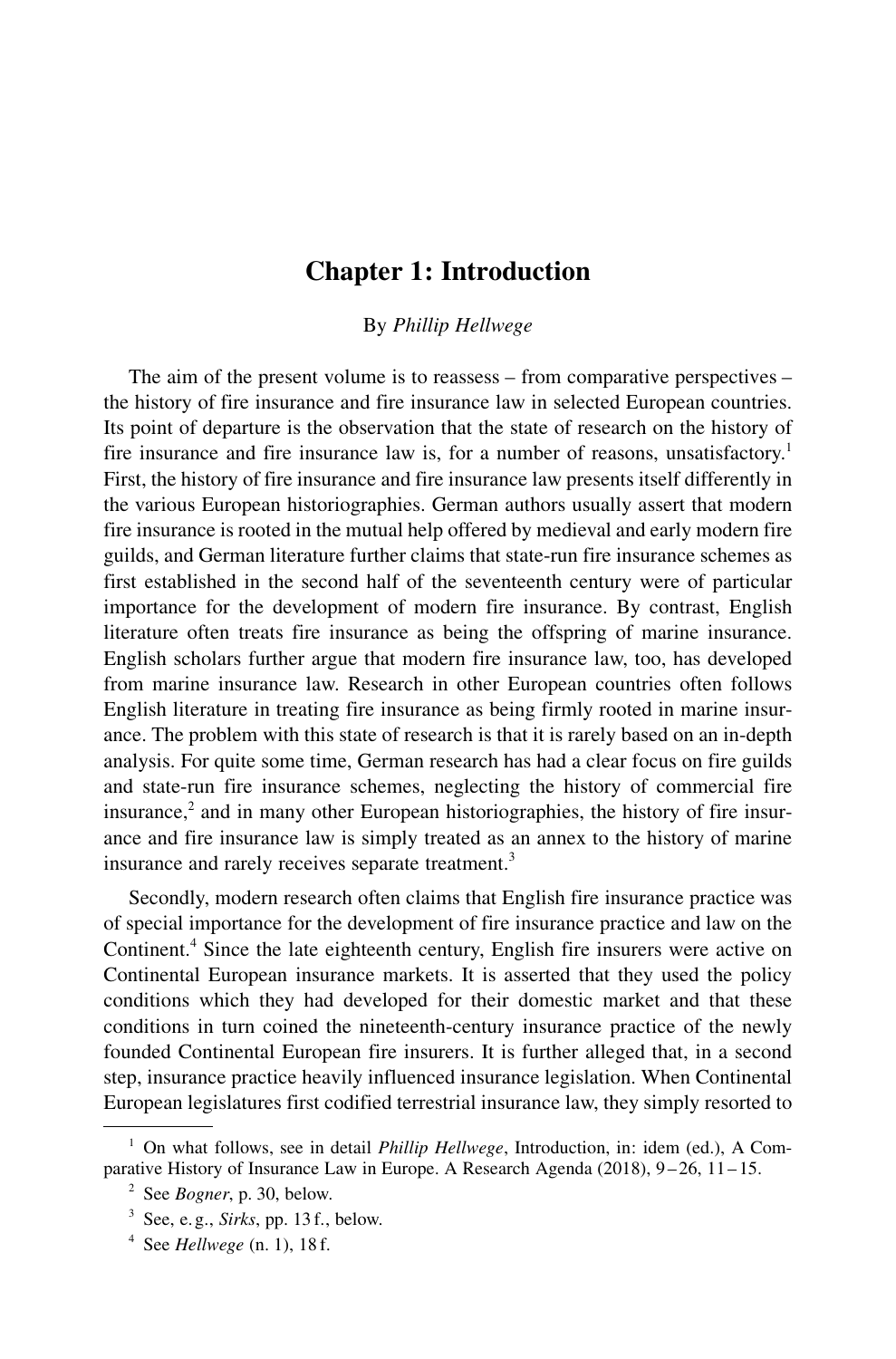#### 10 Phillip [Hellwege](http://www.duncker-humblot.de)

the established national insurance practices. Thus, it seems that English fire insurance practice had an indirect influence on Continental fire insurance legislation.<sup>5</sup> However, this state of research is again problematic as it is not based on any detailed analysis. Against this background, it seemed worthwhile to revisit the history of fire insurance and fire insurance law from comparative perspectives.

The present volume is part of a research project on a comparative history of insurance law in Europe. One ingredient in the project has been the organization of a number of conferences, each resulting in a conference volume:<sup>6</sup> the first volume fully mapped out the project's point of departure and its research agenda, the second volume focused on a specific product which existed across Europe and which is said to have influenced the history of life insurance and life insurance law (tontines), the third volume was on a specific institution which again existed across Europe and which is again claimed to have had an important impact on the history of life insurance (guilds), the fourth volume considered a specific context (risk management in the maritime context), the fifth volume looked at a specific group of beneficiaries in life insurance (widows), and the present volume addresses a specific risk (fire). Thus, three of these conference volumes have analysed aspects of the history of life insurance and life insurance law, two of them being supplemented by a monographic in-depth analysis of the developments in Germany,<sup>7</sup> but only one volume is dedicated to the history of fire insurance and fire insurance law. However, there is a second ingredient in the project. Altogether twelve PhD-theses on different aspects of the history of insurance and insurance law have resulted from the project, and six of these have a strong focus on fire insurance, <sup>8</sup> with the other

 $7$  Phillip Hellwege, A History of Tontines in Germany. From a multi-purpose financial product to a single-purpose pension product (2020); idem, From Guild Welfare to Bismarck Care. Professional guilds and the origins of modern social security law and insurance law in Germany (2020).

 $8$  Sinem Ogis, The Influence of Marine Insurance Law on the Legal Development of Life and Fire Insurance in England. Offspring or Gradual Convergence? (2019); Florian Siegwart, Englische und französische Feuerversicherungsbedingungen vor 1900. Gemeinsamkeiten – Einflussnahmen – Unterschiede (2021); Antonio Di Mieri, Die Feuerversicherung im italienischen Codice di commercio von 1882. Seeversicherungsrechtliche Tradition, Feuerversicherungspraxis und die Rezeption ausländischen Rechts (2021); Delphine Sirks, Fire and life insurance in the Dutch Republic. Development and legal aspects (2021); Matthias Bogner, Das Versicherungsvertragsrecht – ein Spiegel der vorgesetzlichen Praxis? Das Binnenversicherungsrecht und seine Quellen vom Preußischen Allgemeinen Landrecht (1794) bis zum Versicherungsvertragsgesetz (1908) (2021); Ervis Caja, Der Einfluß der englischen Feuerversicherungspraxis auf die Entwicklung deutscher Feuerversicherungsbedingungen (working title).

<sup>&</sup>lt;sup>5</sup> Peter Koch, Geschichte der Versicherungswirtschaft in Deutschland (2012), 49.

 $6$  Phillip Hellwege (ed.), Research Agenda (n. 1); idem (ed.), The Past, Present, and Future of Tontines. A Seventeenth Century Financial Product and the Development of Life Insurance (2018); idem (ed.), Professional Guilds and the History of Insurance. A Comparative Analysis (2020); *Phillip Hellwege* and *Guido Rossi* (eds.), Maritime Risk Management. Essays on the History of Marine Insurance, General Average and Sea Loan (2021); Phillip Hellwege, Widows and the History of Insurance. A Comparative Analysis (2021).